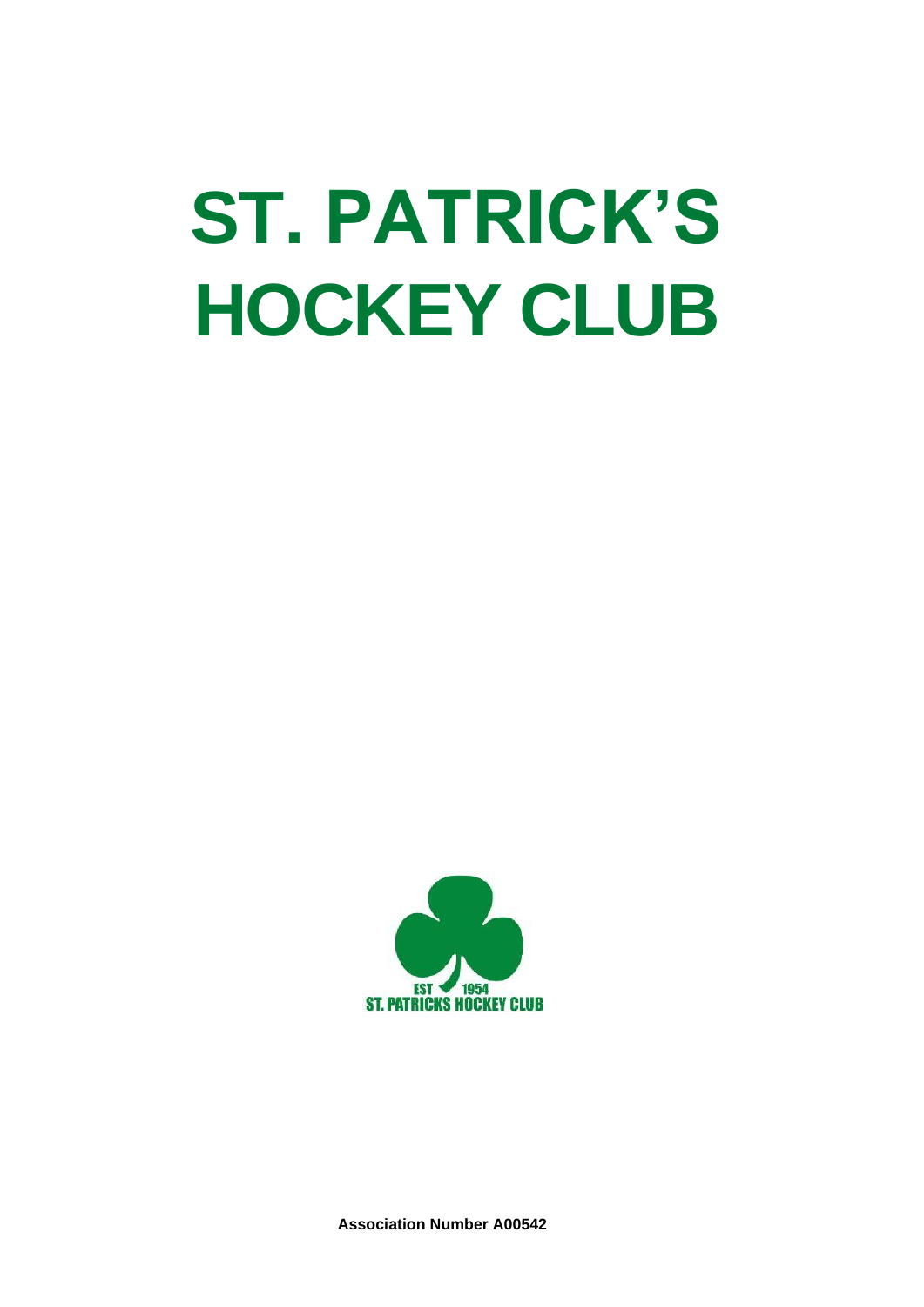#### **Contents**

| 1.  | <b>Title</b>                                                   | 3              |
|-----|----------------------------------------------------------------|----------------|
| 2.  | <b>Interpretations and Definitions</b>                         | 3              |
| 3.  | <b>Registered Office</b>                                       | 4              |
| 4.  | <b>Objects and Purposes of The Club</b>                        | 4              |
| 5.  | Additional to the Objects and Purposes of The Club             | 5              |
| 6.  | <b>Annual General Meeting and General Meetings</b>             | $\overline{7}$ |
| 7.  | <b>Officers of The Club</b>                                    | 9              |
| 8.  | <b>Election of officers</b>                                    | 10             |
| 9.  | <b>Vacation of Office</b>                                      | 10             |
| 10. | <b>Application of Property and Income</b>                      | 11             |
| 11. | <b>Powers of the Executive</b>                                 | 11             |
| 12. | <b>Meetings of the Executive</b>                               | 12             |
| 13. | <b>Disclosure of interest in Contracts</b>                     | 13             |
| 14. | <b>Committees and Sub-committees</b>                           | 13             |
| 15. | <b>Duties - Executive Committee and Competition Committees</b> | 14             |
| 16. | Duties - Other                                                 | 15             |
| 17. | <b>Accounts of Receipts, Expenditure and Records</b>           | 15             |
| 18. | <b>Banking and Finance</b>                                     | 16             |
| 19. | <b>Auditor</b>                                                 | 17             |
| 20. | <b>Audit of Accounts</b>                                       | 17             |
| 21. | <b>Financial Year</b>                                          | 17             |
| 22. | <b>Discipline</b>                                              | 18             |
| 23. | <b>Appeals</b>                                                 | 18             |
| 24. | <b>Alteration of the Rules</b>                                 | 19             |
| 25. | <b>Common Seal of The Club</b>                                 | 19             |
| 26. | <b>Public Officer</b>                                          | 20             |
| 27. | <b>Honorary Life Membership</b>                                | 20             |
| 28. | <b>Membership</b>                                              | 21             |
| 29. | <b>Club Colours</b>                                            | 21             |
| 30. | Indemnity                                                      | 21             |
| 31. | <b>Winding up of The Club</b>                                  | 21             |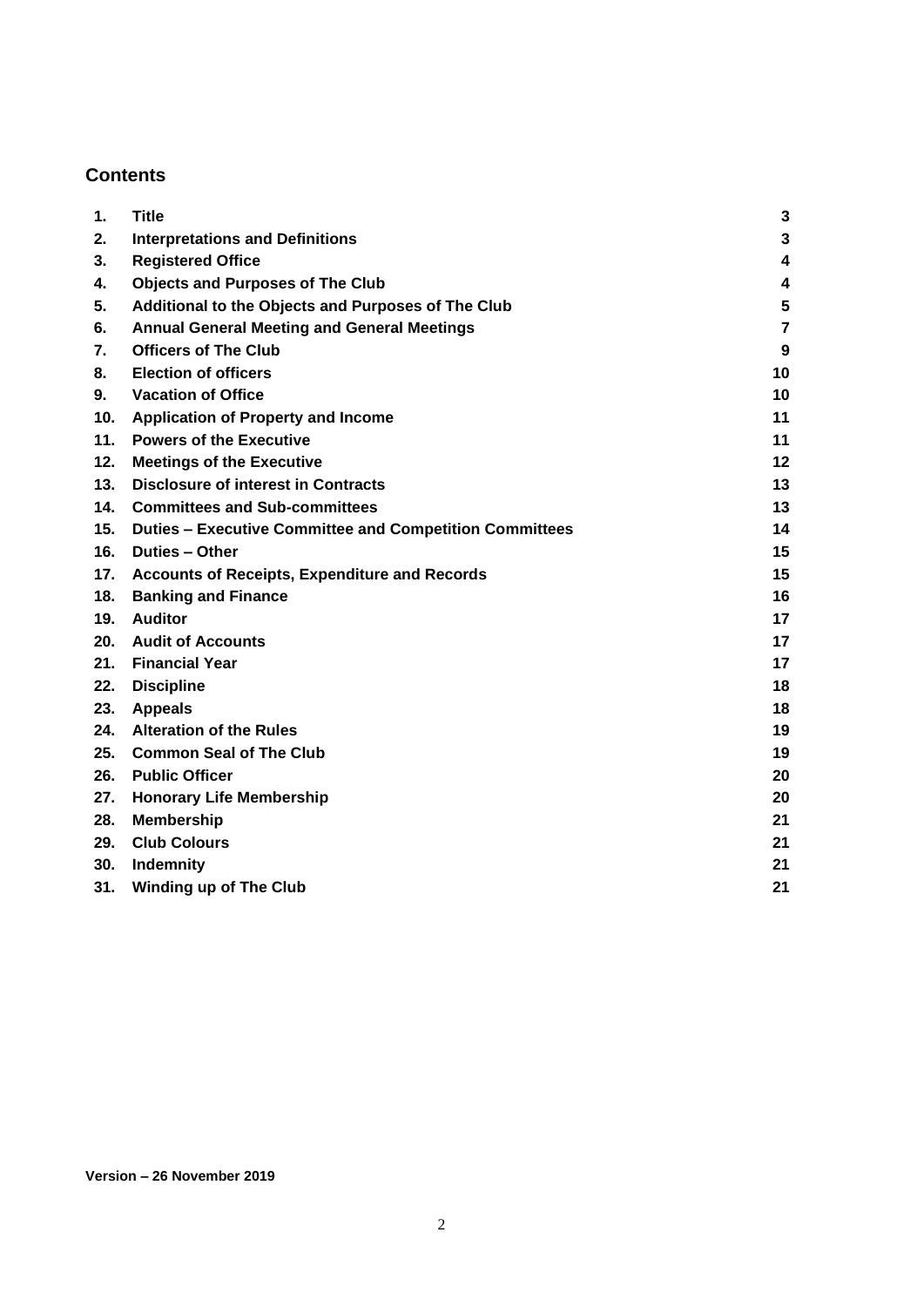# **RULES OF ST. PATRICK'S HOCKEY CLUB INCORPORATED**

# **1. Title**

The Association shall be called "St. Patrick's Hockey Club Incorporated".

# **2. Interpretations and Definitions**

In these rules, the following definitions will apply unless the contrary appears.

- a. "The unincorporated Club" shall mean an unincorporated Club known as "St. Patrick's Hockey Club".
- b. "The Executive" shall mean the Executive Committee of The Club as constituted by these rules.
- c. "President" shall mean the officer of The Club from time to time appointed by members of The Club in general meeting as hereinafter provided to perform the duties of President and shall include any acting President, and any substitute for the time being of the President.
- d. "Vice-President" shall mean the officer of The Club from time to time appointed by members of The Club in general meeting as hereinafter provided to perform the duties of Vice-President and shall include any acting Vice-President, and any substitute for the time being of the Vice-President.
- e. "Secretary" shall mean the officer of The Club from time to time appointed by members of The Club in general meeting as hereinafter provided to perform the duties of Secretary of The Club and shall include any acting Secretary, and any substitute for the time being of the Club Secretary.
- f. "Treasurer" shall mean the officer of The Club from time to time appointed by members of The Club in general meeting as hereinafter provided to perform the duties of Treasurer of The Club and shall include any acting Treasurer, and any substitute for the time being of the Club Treasurer.
- g. "The Finance Committee" shall mean the Finance Committee of The Club as constituted by these rules.
- h. "Patron" shall mean the Patron of The Club as constituted by these rules.
- i. "The Selection Committee" and "Competition Committee" shall mean the Selection Committee and Competition Committee of The Club as constituted by these rules.
- j. "The Social Committee" shall mean the Social Committee as constituted by these rules.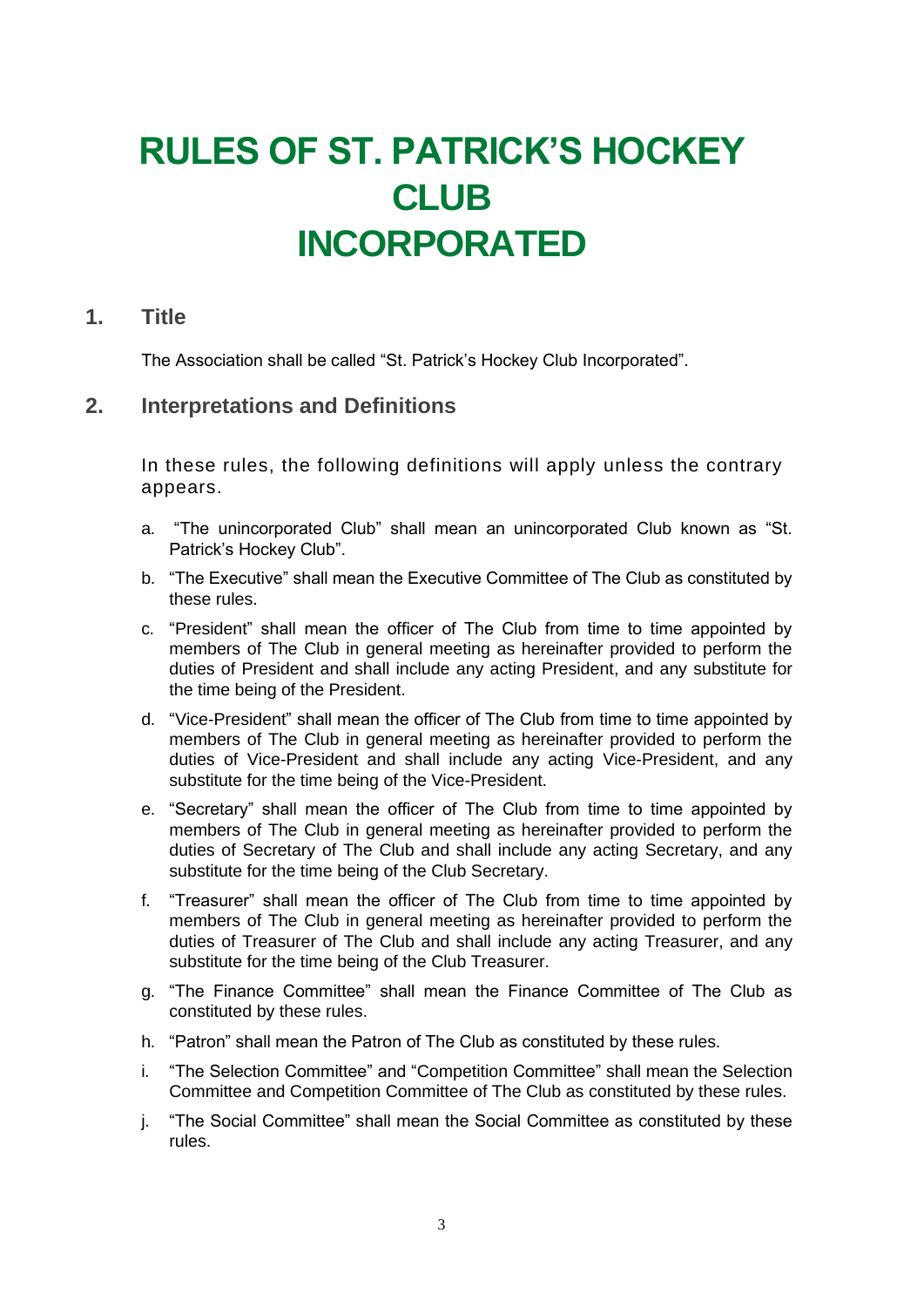- k. "Member" shall mean a member of The Club who is annually financial in accordance with these rules and has paid all fees and levies determined by the Executive and/or The Club in general meeting.
- l. "Student" shall mean a member of The Club who is a full-time student.
- m. "Social Member" shall mean a member of The Club who does not play Hockey regularly.
- n. "Life Member" shall mean a member of The Club upon whom Life Membership has been conferred in accordance with these Rules. It shall also include life members of the unincorporated Club.
- o. "Associate Club" shall mean any club or association, whether incorporated or not incorporated, whether involved in the sport of field hockey or not, with whom the Executive may associate The Club.
- p. "Emblem" shall be the emblem of The Club and shall be a three-leaf shamrock with stem.
- q. "Field Hockey" shall include field hockey, indoor hockey and any derivative of field hockey.
- r. Expressions referring to writing shall, unless the contrary intention appears, be construed as including references to printing, lithography, photography, electronic distribution, social media, postage and other modes of representing and distributing words and images in a visible form.
- s. Words referring to the male gender shall include the female gender and vice-versa.
- t. Words importing the singular shall include the plural number and vice-versa. Words importing persons shall include incorporations. Words or expressions contained in these rules shall be interpreted in accordance with the provisions of the Interpretation Ordinance 1937-1962 in force at the date these rules were initially adopted by The Club and any subsequent amendments to the Ordinance.

# **3. Registered Office**

The registered office of The Club shall be within the Australian Capital Territory.

# **4. Objects and Purposes of The Club**

- a. To promote, encourage, foster, develop and extend the sport of field hockey.
- b. To co-ordinate, encourage, assist and support field hockey activities.
- c. To obtain, develop and maintain playing fields, equipment and facilities for field hockey.
- d. To affiliate and co-operate with any other organisation whose objects are altogether or, in part, similar to those of The Club.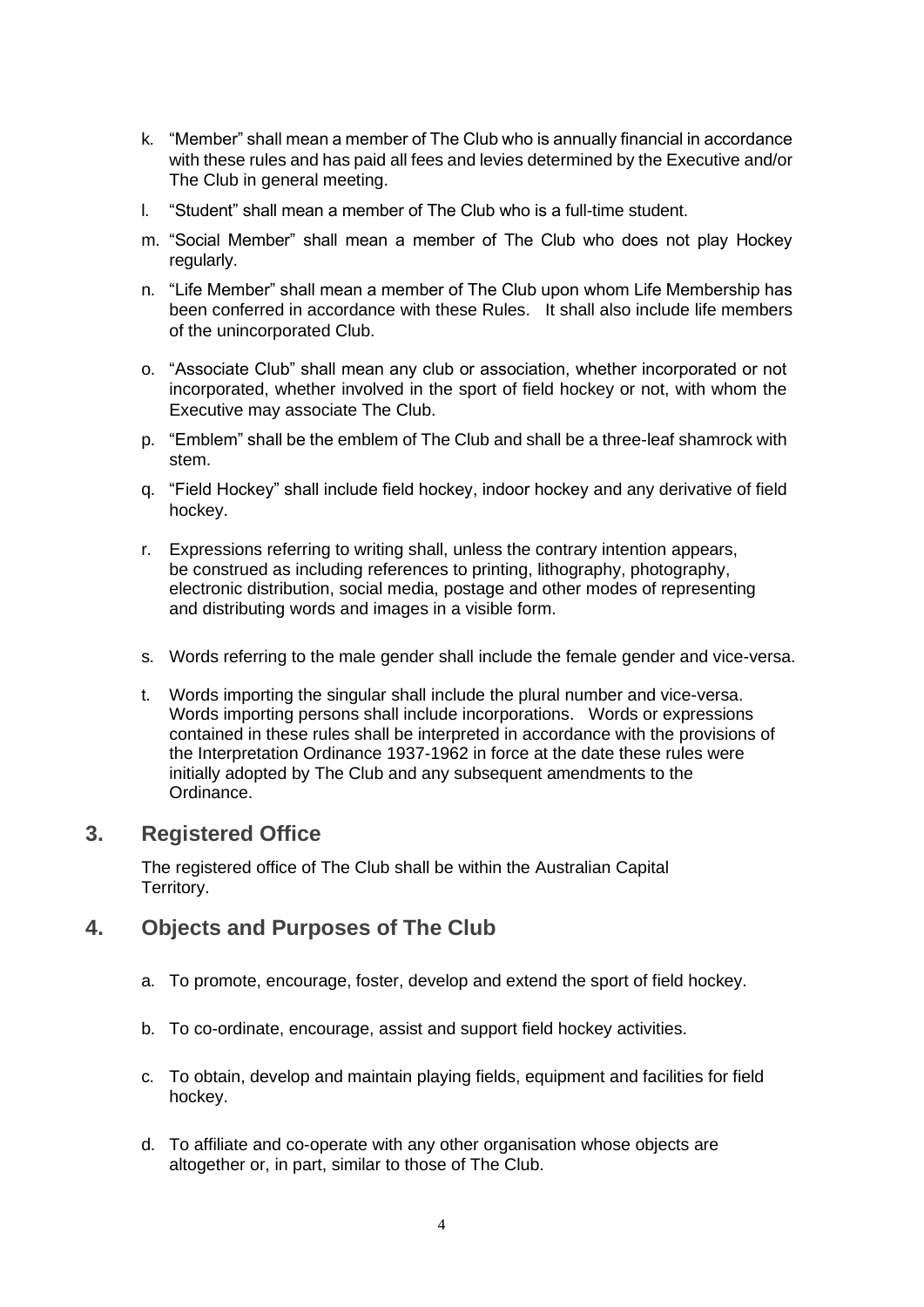- e. To participate in meetings, competitions, matches and carnivals arranged by affiliated bodies whose objects are altogether or, in part, similar to those of The Club.
- f. To establish, maintain and conduct a social club (with or without a licence to supply spirituous and fermented liquors) for the accommodation of the members of The Club and such other members as the Executive may approve and their guests and generally to afford them all the usual privileges, advantages, conveniences and accommodation of a club.
- g. The management of such social club facilities will be in compliance with all associated acts and regulations in place from time to time.

# **5. Additional to the Objects and Purposes of The Club**

- a. To acquire by purchase, lease or otherwise any real or personal property of any description and any estate or interest in any such property and any rights over or connected with any such property and to build or otherwise provide club houses, club rooms and conveniences whatsoever which may be necessary or convenient for the purposes of The Club and to furnish, alter, enlarge, repair and maintain any club houses, club rooms, buildings and conveniences, and to permit the same to be used by members and others either gratuitously or for payment.
- b. To manage, improve, develop and maintain all or any part of the lands and buildings of The Club and to demise, sublet, exchange, dispose of or otherwise deal with the same, either together or in portions for such considerations as the Executive may think fit.
- c. The buying, selling and supplying of and dealing in goods of all kinds.
- d. The construction, maintenance and alteration of buildings or works necessary or convenient for any of the objects or purposes of The Club.
- e. The accepting of any gift, whether subject to a special trust or not, for any one or more of the objects or purposes of The Club.
- f. The taking of such steps from time to time as the Executive or members in general meeting deem expedient for the purposes of procuring contributions to the funds of The Club whether by way of donations, subscriptions or otherwise.
- g. The printing and publishing of such newspapers, periodicals, books, leaflets or other document as the Executive or members in general meeting may think desirable for the promotion of the objects and purposes of The Club.
- h. The borrowing and raising of money in such manner and on such terms as the Executive may think fit or as may be approved or directed by resolution passed at a general meeting, and securing the repayments of money so raised or borrowed or the payment of a debt or liability of The Club by giving mortgages, charges or securities upon or over all or any of the real or personal property of The Club.
- i. Subject to the provision of the Trustee Ordinance 1968 and any subsequent amendments, the investment of any moneys of The Club not immediately required for any of its objects or purposes in such manner as the Executive may from time to time determine.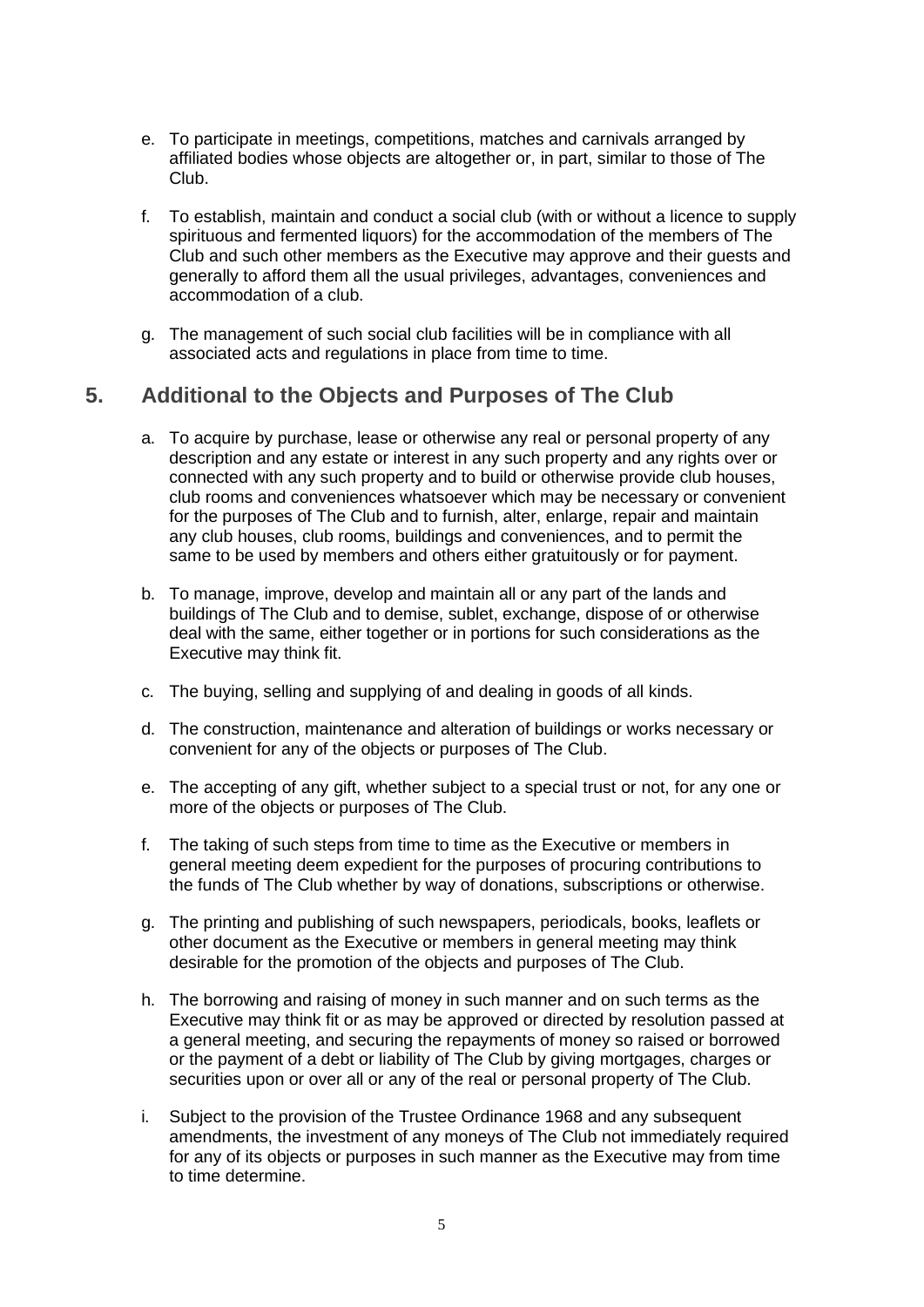- j. The making of gifts, subscriptions or donations to any of the funds, authorities or institutions to which paragraph (a) of subsection (1) of section 78 of the Income Tax Assessment Act 1936 - 1965 of the Commonwealth and any subsequent amendments relates.
- k. To appoint and employ any persons considered necessary for the purposes of The Club and to pay them salaries, gratuities or pensions, and to suspend, remove or dismiss any persons so employed and to remunerate other persons for services rendered to The Club.
- l. The establishment and support, or aiding in the establishment and support, of associations, institutions, funds, trusts, schemes and conveniences calculated to benefit servants or past servants of The Club and their dependents, and the granting of pensions, allowances or other benefits to servants or past servants of The Club and their dependents, and the making of payments towards insurance in relation to any of those purposes.
- m. In addition to the objects outlined in Rule 4, to promote, hold and control, either alone or jointly with any other association, club or persons, meetings, competitions and matches for the players or any sports or pastimes and to offer, give or contribute towards prizes, medals and awards therefore and to promote, give or support dinners, balls, concerts and other entertainments to better ensure healthy recreation and social interaction and good fellowship in such manner and to such extent as may be deemed expedient.
- n. The establishment and support, or aiding in the establishment and support, of any other association or club formed for any of the basic objects of The Club.
- o. To enter into any arrangements for union or interest, co-operation, reciprocal concession or otherwise with any company, association or club, whether incorporated or not, carrying on or engaged in any business or transaction capable of being conducted to directly or indirectly benefit The Club, or having objects similar, or in part similar, to the objects of The Club.
- p. To invest and deal with the moneys of The Club not immediately required in such manner as the Executive may from time to time determine.
- q. To draw, make, accept, endorse, execute and issue cheques, promissory notes, bills of exchange, debentures and other negotiable or transferable instruments.
- r. To apply for and obtain any Act, Ordinance or sanction of Parliament for enabling The Club to carry any of its objects into effect or for effecting any modifications or alterations in its objects.
- s. Subject to the requirements of Rule 10, to pay any person in cash or otherwise for services rendered, or to be rendered in relation to the establishment of The Club or in or about the conduct of the business of The Club.
- t. To insure and keep insured any insurable property of The Club against loss or damage by fire or otherwise and to insure and keep insured any servants of The Club against risk, accident or breach of fidelity in the course of their employment by The Club and to effect insurances for the purpose of indemnifying The Club in respect of claims by reason of any risk, accident or breach of fidelity and to pay premiums on any such insurance and generally to insure against losses, damage, risks, accident and liabilities of all kinds which may affect The Club.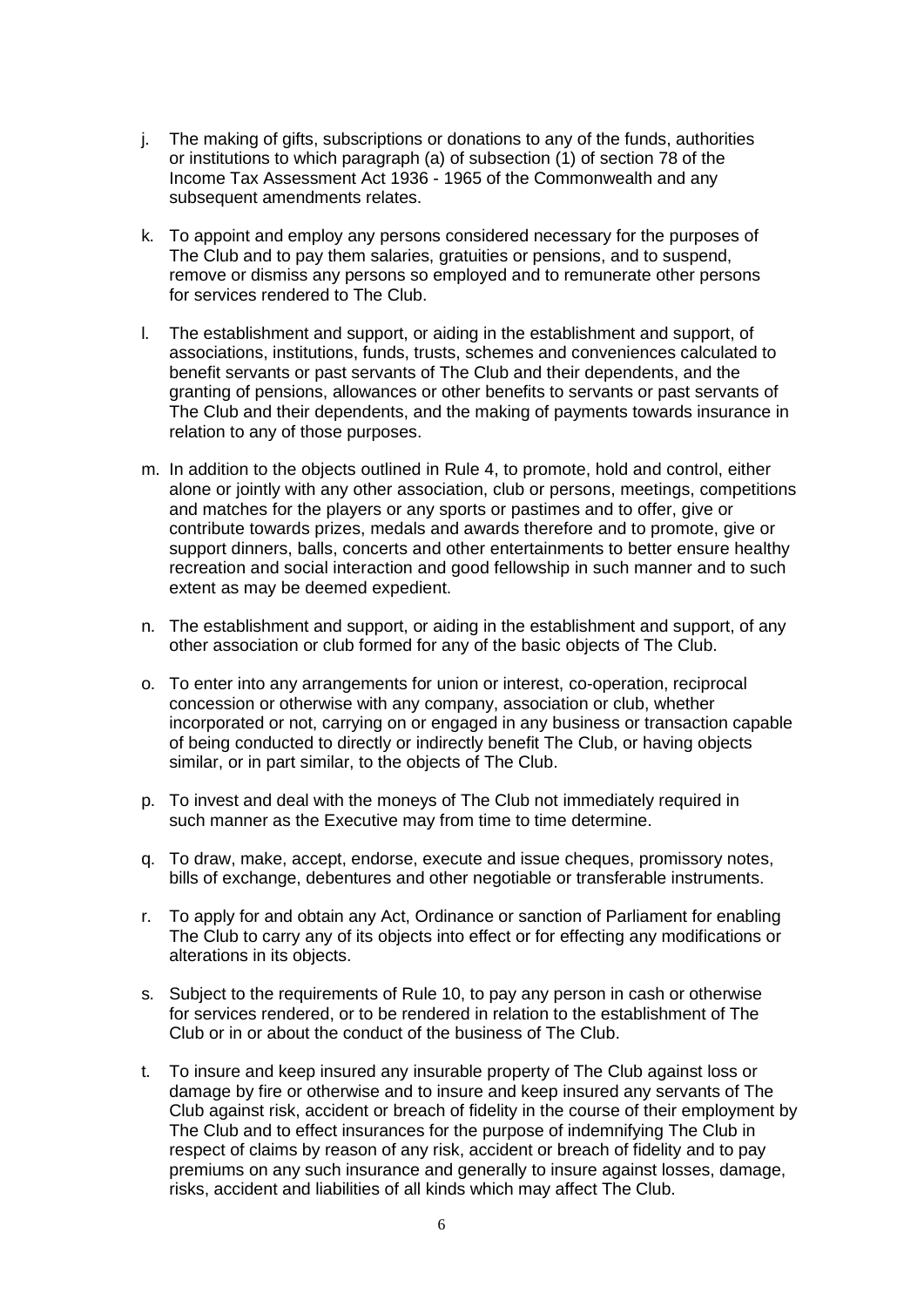u. The doing of all such other lawful things as are incidental or conducive to the attainment of the objects of The Club as are necessary for the progress, development or welfare of The Club.

# **6. Annual General Meeting and General Meetings**

- a. The Annual General Meeting of The Club shall be held at such place and such time not later than the last day of February in each Club financial year as the Executive shall determine and at least fourteen (14) days notice of the time and place appointed shall be notified in writing to members.
- b. Notice of the Annual and General Meetings of The Club will be advertised via social media, The Club website and by email to members. It is the responsibility of members who do not have access to various electronic services to contact the Secretary to arrange for notices to be delivered by post.
- c. A general meeting of The Club will be held as considered necessary by the Executive.
- d. Any member who wishes to call a general meeting must serve notice in writing of his requirement on the Secretary. Such a notice must be signed by at least twenty percent (20%) of members at that time. On receipt of the notice, the Executive must call a general meeting within fourteen (14) days. If, at the end of fourteen (14) days, the Executive has failed to comply with this provision, the member who gave the notice to the Secretary may call a general meeting himself. If there is no quorum thirty minutes after the starting time, the meeting will lapse.
- e. Notification of the Annual General Meeting, a general meeting or a notification by a member to the Secretary requesting a general meeting, shall include an agenda of business of the meeting.
- f. The President or, in his absence, the Vice-President, shall act as Chairman at a general meeting of The Club and should the President and the Vice-President be absent or unwilling to act, those present and entitled to vote shall elect a Chairman.
- g. Each member shall be entitled to one vote provided that the member has paid all moneys due and payable to The Club. Proxy votes will be accepted.
- h. The election of officers or committees will be by the system of preferential voting.
- i. Voting at all general meetings except upon the election of officers or committees, shall be by a show of hands which shall be conclusive in the declaration of the result by the Chairman unless a vote by ballot or division be immediately demanded by not less than two persons entitled to vote.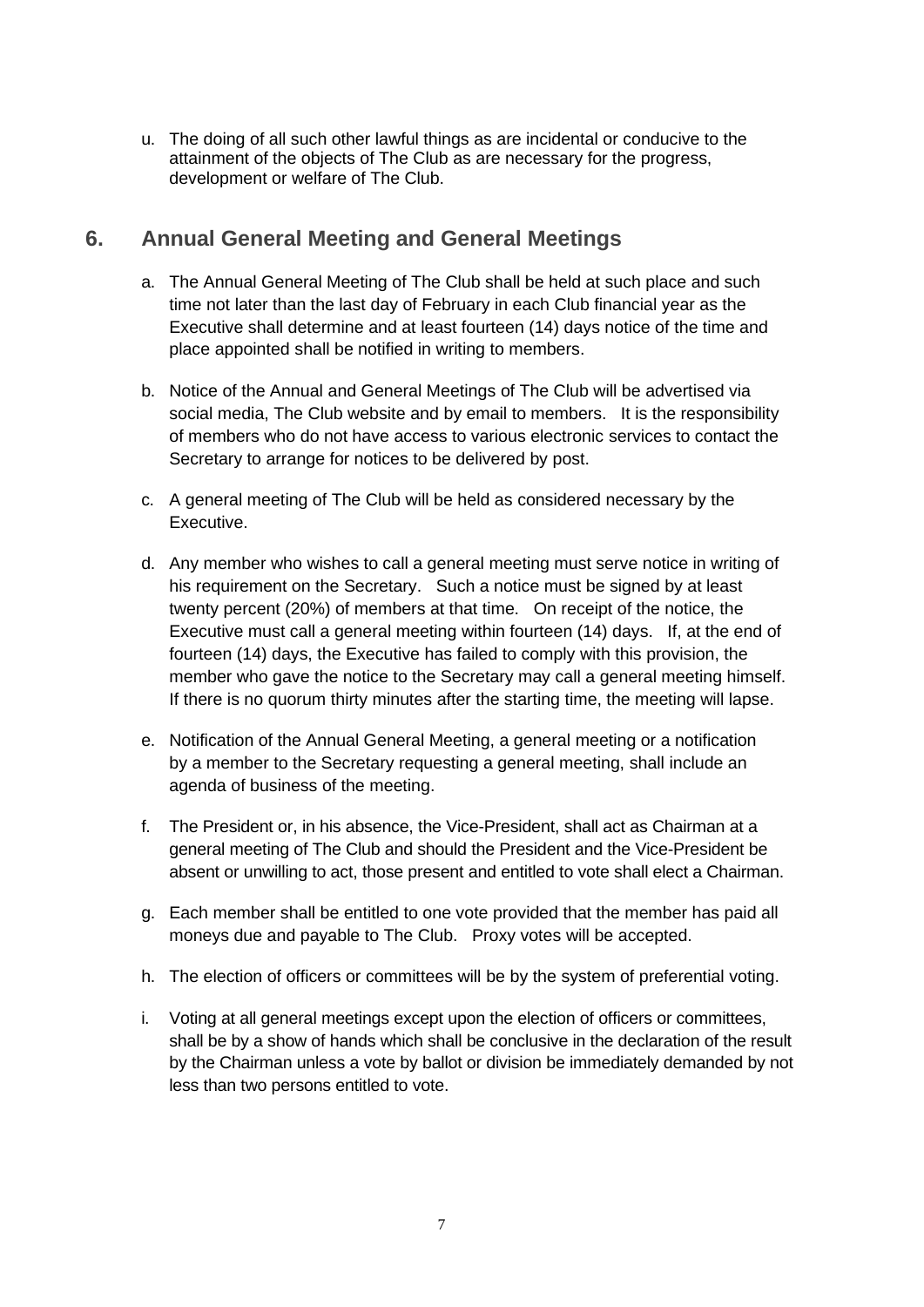- j. The presence of fifteen (15) of those entitled to be present and to vote shall form a quorum of any general meeting. If there is no quorum thirty minutes after the starting time of the meeting as notified to members, the meeting shall be closed and recalled in twenty-one (21) days where those present and entitled to vote shall form a quorum.
- k. The business of the Annual General Meeting shall include the following.
	- President's address
	- Apologies
	- **Minutes**
	- Annual Report and Audited Financial Statements
	- Election of Office Bearers
	- Correspondence
	- Consideration of Rules of The Club
	- Election of Life Member(s) if a nomination or nominations received
	- Motions of which due notice has been given
	- General Business
- l. Notice of Motion involving or affecting any matter of principle or policy of The Club shall be given to the Secretary not later than fourteen (14) days before the time appointed for the opening of the Annual General Meeting.
- m. The Annual General Meeting of The Club shall appoint a returning officer whose sole duty shall be the conduct of the election of officers as set out in Rule 7 of these Rules. The returning officer is to be responsible for the conduct of all ballots for such positions. The returning officer shall not have the right to vote in any elections under Rule 7.
- n. Those elected at the Annual General Meeting or appointed by the Executive shall hold those positions until the next Annual General Meeting.
- o. Expressions of interest may be sought at the Annual General Meeting from those interested in filling positions on any or all committees appointed by the Executive as described in Rule 7.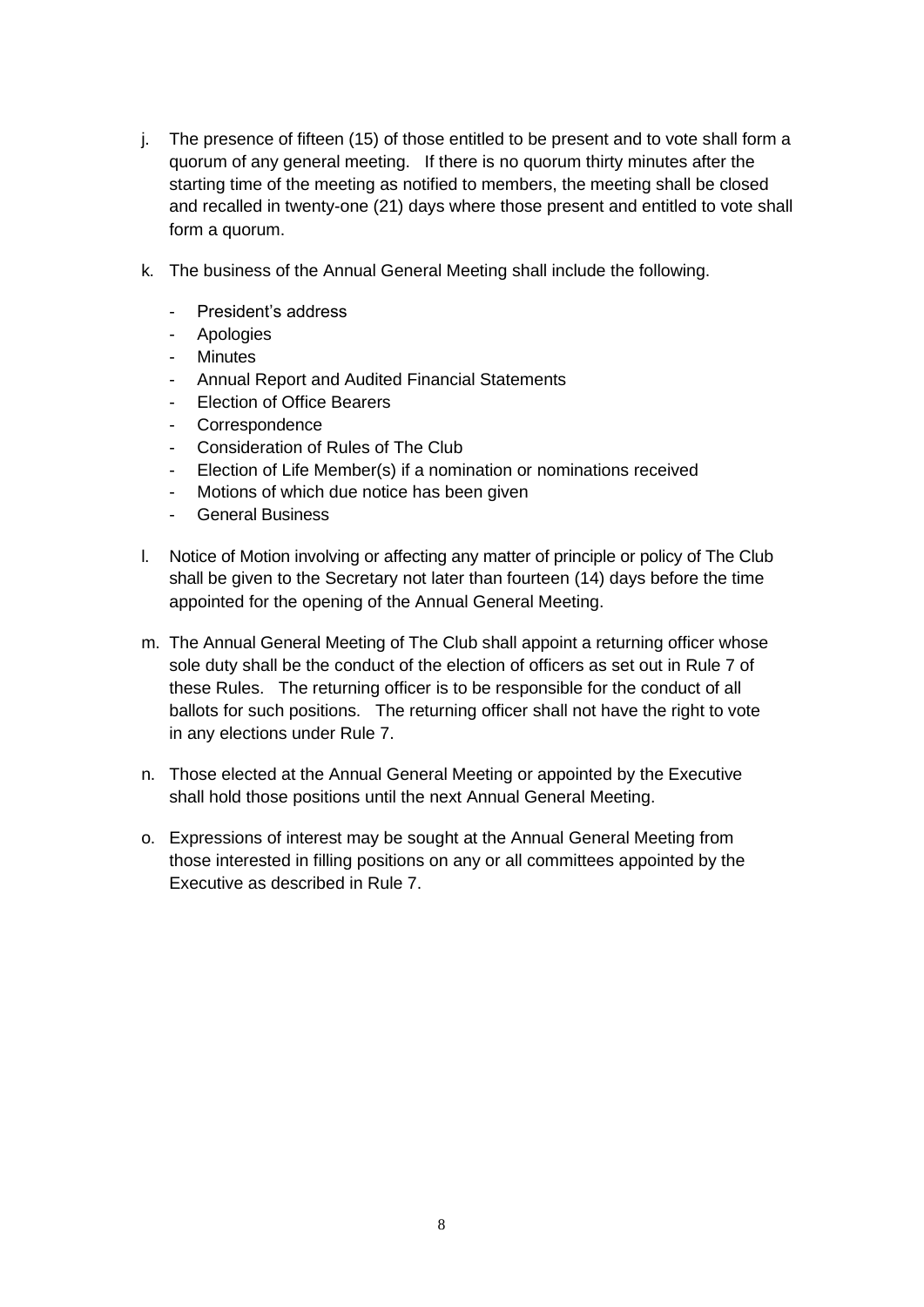# **7. Officers of The Club**

President **Secretary** 

Elections for the following positions shall be conducted at the Annual General Meeting

| Maximum to be two                                     |
|-------------------------------------------------------|
| Maximum of ten                                        |
| Minimum of five excluding members of<br>the Executive |
| Minimum number of five                                |
| Minimum of one                                        |
|                                                       |

The Executive may appoint one of the Vice-Presidents to represent each of the Competition Committees if required.

Elections for the positions carrying out the following functions are not conducted at the Annual General Meeting

| Competition Committee(s) | <b>Appointed by the Executive.</b><br>One per competition entered by The Club.                                                                                                                                        |
|--------------------------|-----------------------------------------------------------------------------------------------------------------------------------------------------------------------------------------------------------------------|
|                          | Each Competition Committee is to carry<br>out the following functions.<br>- Competition Secretary<br>- Assistant Secretary<br>- Treasurer<br>- Assistant Treasurer                                                    |
| Selection Committee (s)  | <b>Appointed by the Executive.</b><br>Minimum of 3 and a maximum of 5<br>members in each competition entered by<br>The Club.<br>The coach of the highest graded team in<br>each competition is automatically elected. |
| Coaches                  | <b>Appointed by the Executive.</b><br>A maximum of one per team fielded by<br>The Club.                                                                                                                               |

The provision of sub-rules a (i) and a (ii) of Rule 8 so far as they are applicable and with the necessary modifications, apply to the election of persons to any of the offices mentioned in this Rule.

Each officer of The Club shall hold office until the end of the annual general meeting next after the date of his election and is eligible for re-election.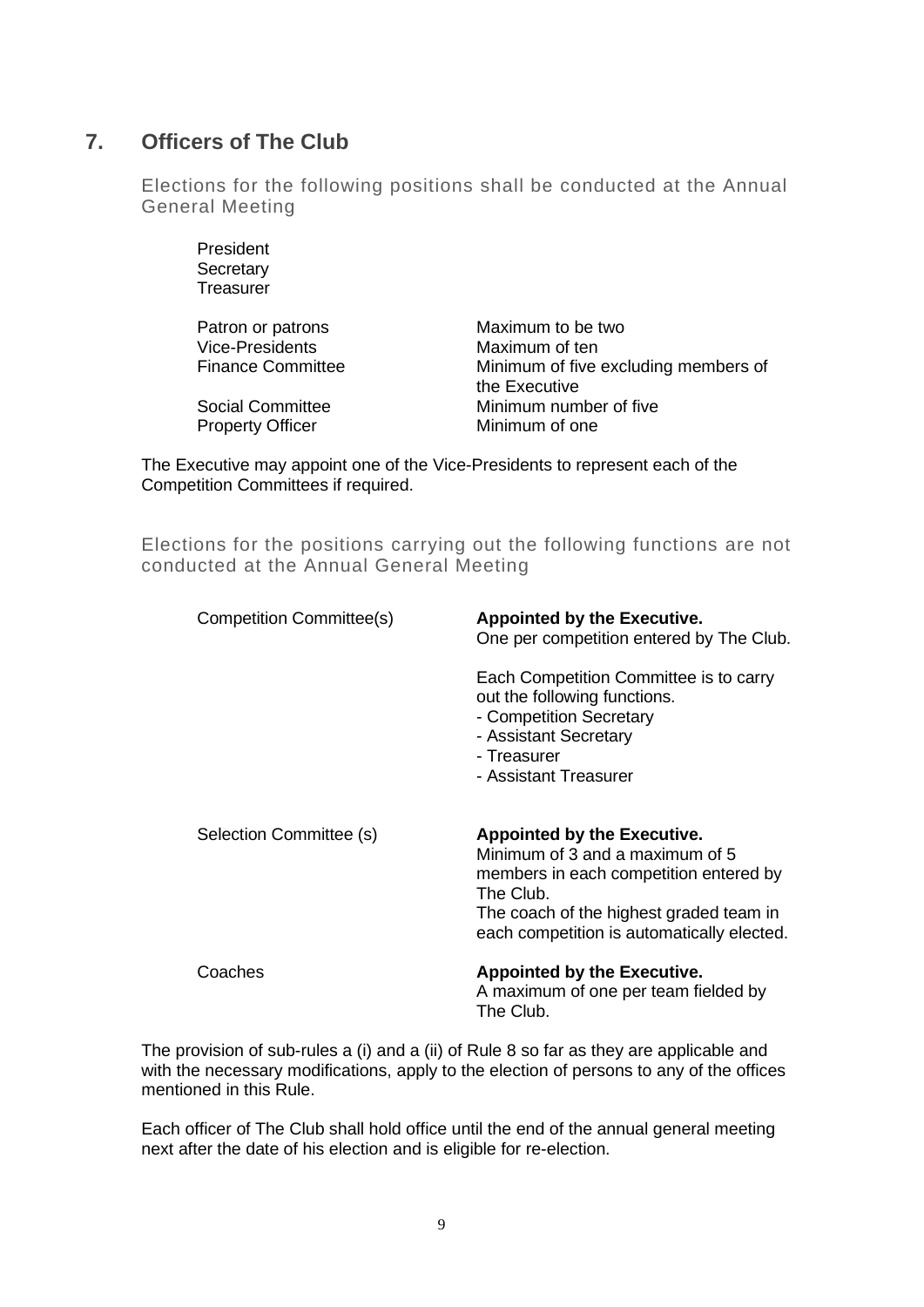In the event of a casual vacancy in any office, the Executive may appoint one of its members or a member of The Club to the vacant office. The member so appointed may continue in office up to and including the end of the annual general meeting next following the date of his appointment.

# **8. Election of officers**

- a. Nominations of candidates for election as officers of The Club
	- i. shall be made in writing signed by two members of The Club and accompanied by the written consent of the candidate which may be on the form of nomination and
	- ii. shall be delivered to the Public Officer of The Club at least ten days before the date fixed for the holding of the annual general meeting. Upon request, the chairman of the meeting may or may not accept further nominations from the floor of the meeting for position(s) for which more nominations have been received than there are positions available.
- b. If insufficient nominations are received to fill all the vacancies of committees, the candidates nominated are deemed to be elected and further nominations shall be received at the annual general meeting.
- c. If the number of nominations received is equal to the number of vacancies to be filled, the persons nominated shall be deemed to be elected.
- d. If the number of nominations exceeds the number of vacancies, a ballot shall be held.

# **9. Vacation of Office**

For the purpose of these rules, an office of The Club, including the Public Officer, becomes vacant if the Officer

- a. dies;
- b. becomes bankrupt or applies to take or takes advantage of any law relating to bankrupt or insolvent debtors or compounds with his creditors;
- c. becomes of unsound mind;
- d. resigns his office by writing under his hand addressed to the Executive;
- e. in the case of the Public Officer, ceases to be a resident of the Australian Capital Territory;
- f. fails, without leave of the Executive, to attend seventy-five percent of meetings of the Executive;
- g. ceases to be a member of The Club;
- h. is guilty of an offence under Rule 22 of these rules.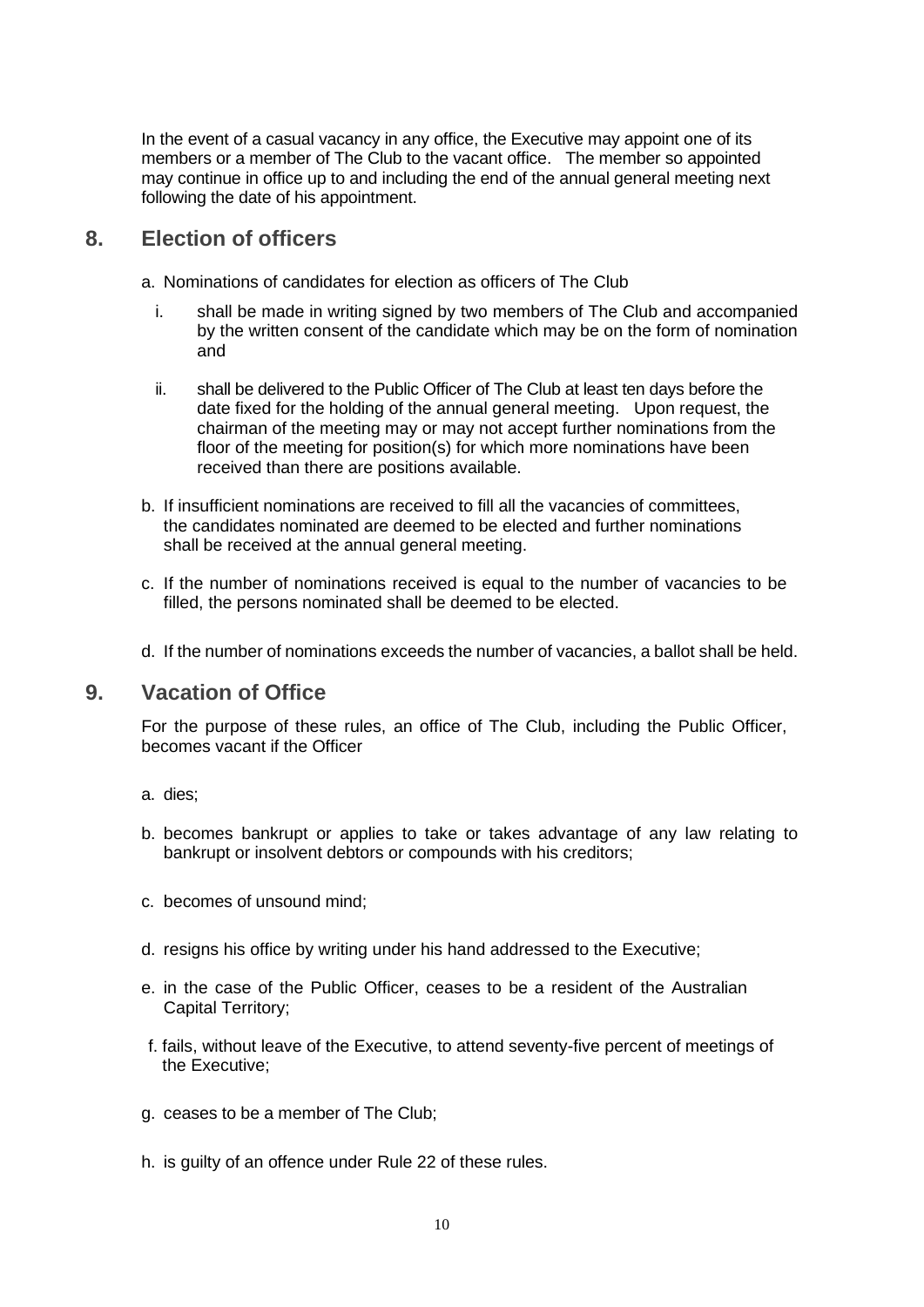# **10. Application of Property and Income**

a.The income and property of The Club, however derived, shall be applied solely towards the promotion of the objects and purposes of The Club and no portion thereof shall be paid or transferred, directly or indirectly, by dividend, bonus or otherwise to any member of The Club.

#### b. The Club shall not

- i. appoint a person who is a member of the Executive to any office in the gift of The Club to the holder of which there is payable any remuneration by way of salary, fees or allowances; or
- ii. pay to any such person any remuneration or other benefit in money or money's worth (other than the repayment of out-of-pocket expenses).
- c.Nothing in the foregoing provisions of this Rule prevents the payment in good faith to a servant or member of The Club of
	- remuneration in return for services actually rendered to The Club by the servant or member or for goods supplied to The Club by the servant or member in the ordinary course of business;
	- ii. interest at a rate not exceeding the maximum bank deposit interest rate permitted by the Reserve Bank on moneys lent to The Club by the servant or member; or
	- iii. a reasonable and proper sum by way of rent for premises let to The Club by the servant or member.

# **11. Powers of the Executive**

Subject to this Constitution and to the directions given by resolution of the Annual General Meeting, the Executive shall be the governing body of The Club and shall have power to do all such acts and things as may be incidental or conducive to the attainment of any of the objects or purposes of The Club and without prejudice to the generality of the foregoing, the Executive may

- a. delegate to any sub-committee or Board any matter for decision, action, control, negotiation, investigation and report;
- b. appoint, remove and prescribe the duties of such officers as it thinks fit;
- c. subject to the requirements of Rule 10, enter into and make agreements and employ persons on such terms as it deems proper;
- d. acquire, manage, deal with and dispose of any property;
- e. set membership fees and levies;
- f. invest and deal with any moneys of The Club and vary and realise any investment;
- g. borrow money and give security over any property;
- h. make, vary or repeal regulations or by-laws not inconsistent with this Constitution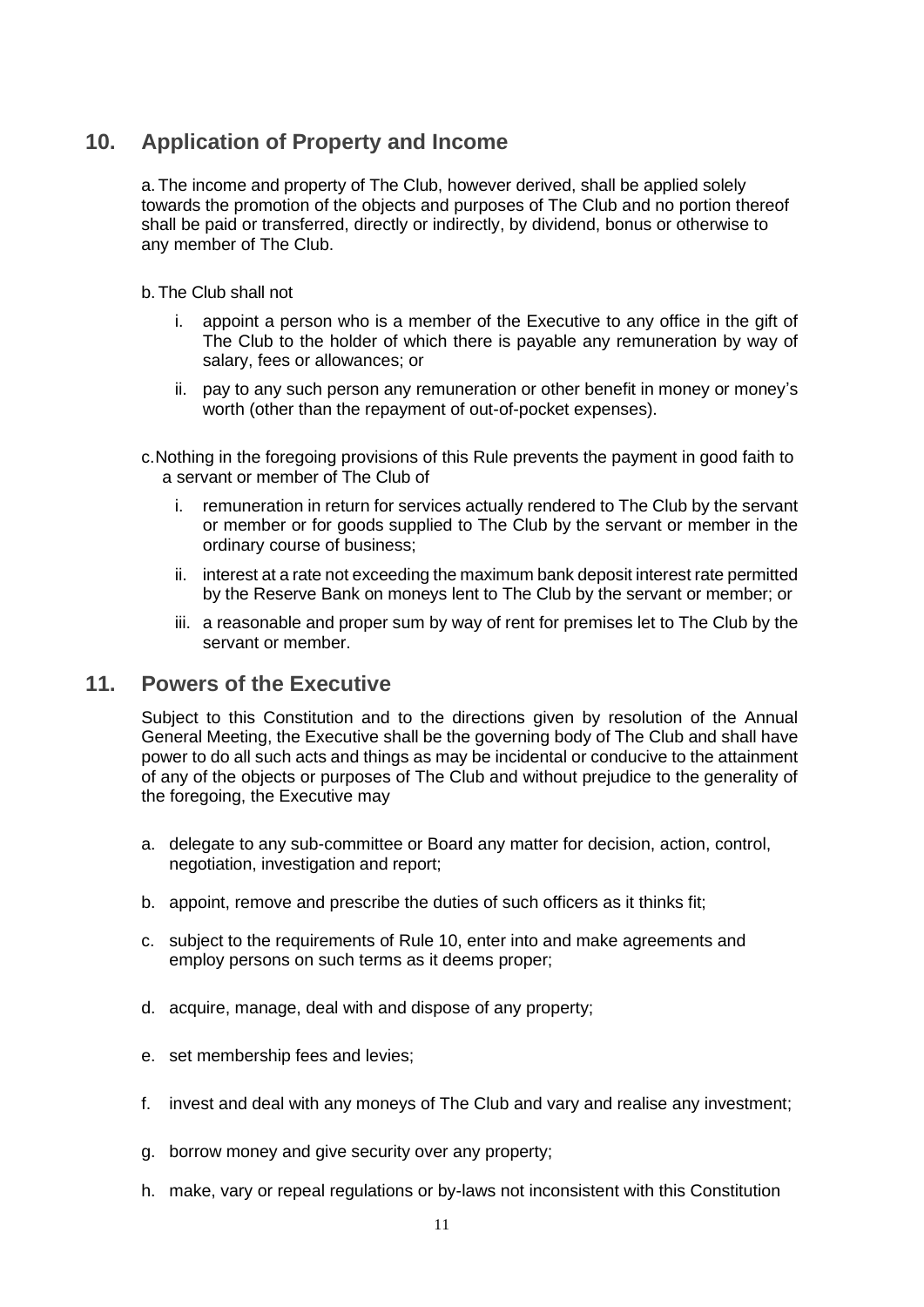prescribing any matters necessary or convenient to be prescribed for giving effect to this Constitution and/or any of its objects PROVIDED THAT no such bylaw or regulation shall be effective until fourteen (14) days after the date of issue of a copy thereof to members;

i. by resolution, declare that the place of any member on any committee has become vacant.

# **12. Meetings of the Executive**

- a. The Executive shall meet at least bi-monthly at such place and at such times as the Executive may determine.
- b. Special meetings of the Executive may be convened by the President or any of its members.
- c. Notice shall be given to members of the Executive of any special meeting, specifying the general nature of the business to be transacted, and no other business shall be transacted at such a meeting.
- d. Three (3) members of the Executive constitute a quorum for the transaction of the business of meetings of the Executive.
- e. No business shall be transacted unless a quorum is present, and if within half an hour of the time appointed for the meeting a quorum is not present, the meeting shall stand adjourned to the same place at the same hour of the same day in the following week unless the meeting was a special meeting, in which case it lapses.
- f. At a meeting of the Executive, the Chairman shall be the President.
- g. The agenda shall include minutes of the previous meeting, reports from the Secretary and Treasurer and any general business associated with the effective management of The Club.
- h. Questions arising at meetings of the Executive or of any sub-committee appointed by the Executive shall be on a show of hands or, if demanded by a member, a poll taken in such manner as the person presiding at the meeting may determine.
- i. Each member present at a meeting of the Executive (including the person presiding at the meeting) is entitled to one vote.
- j. Verbal notice of each meeting of the Executive shall be given to each member of the Executive by contacting him at a reasonable time before the meeting or by writing to him at his usual or last known address or place of abode in time to reach him in due course before the date of the meeting.
- k. Any proposal or resolution in writing signed by a majority of the members for the time being of the Executive shall take effect in all respects as if it had been a resolution passed at a meeting of the Executive duly convened and held.
- l. The Executive may invite members of The Club to its meetings if and as required.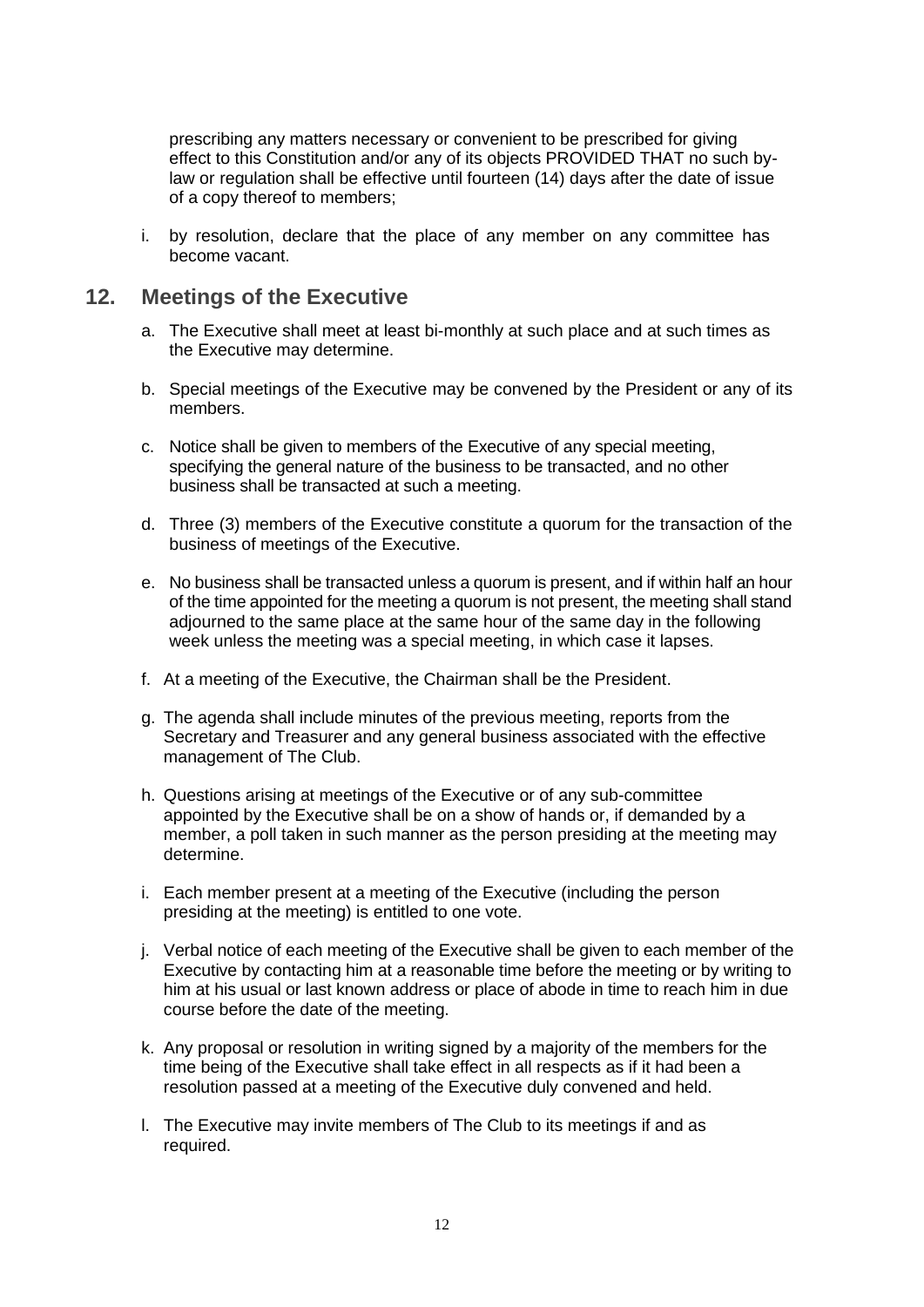# **13. Disclosure of Interest in Contracts**

- a. A member of the Executive who has an interest in any contract or arrangement made or proposed to be made with The Club shall disclose his interest at the first meeting of the Executive at which the contract or arrangement is first taken into consideration, if his interest then exists, or, in any other case, at the first meeting of the Executive after the acquisition of his interest.
- b. If a member of the Executive becomes interested in a contract or arrangement after it is made or entered into, he shall disclose his interest at the first meeting of the Executive after he becomes interested.
- c. No member of the Executive shall vote as a member of the Executive in respect of any contract or arrangement in which he has an interest and, if he does vote, his vote shall not be counted.

# **14. Committees and Sub-committees**

- a.The Executive may at any time appoint a committee or sub-committee from the Executive as it may think fit and shall prescribe the powers and functions thereof.
- b.The Executive may co-opt as members of a committee or sub-committee such persons as it thinks fit, whether the persons are members of The Club or not, but a person so co-opted is not entitled to vote.
- c. Three appointed members of a committee or sub-committee constitute a quorum at a meeting.
- d.The Secretary of The Club is responsible for calling meetings of each committee and sub-committee. This responsibility can be delegated to the Chair of each committee and sub-committee.
- e.Verbal notice of each committee and sub-committee meeting shall be given to each member by contacting him at a reasonable time before the meeting or by writing to him at his usual or last known address or place of abode in time to reach him in due course before the date of the meeting.
- f. The Executive may prepare documents setting out guidelines for the roles and responsibilities of the positions within The Club. As it likely that these documents could be the subject to frequent update and amendment, they are seen to be in addition to the rules of The Club. These documents may be created, varied or rescinded at any time without the need to vary the rules of The Club.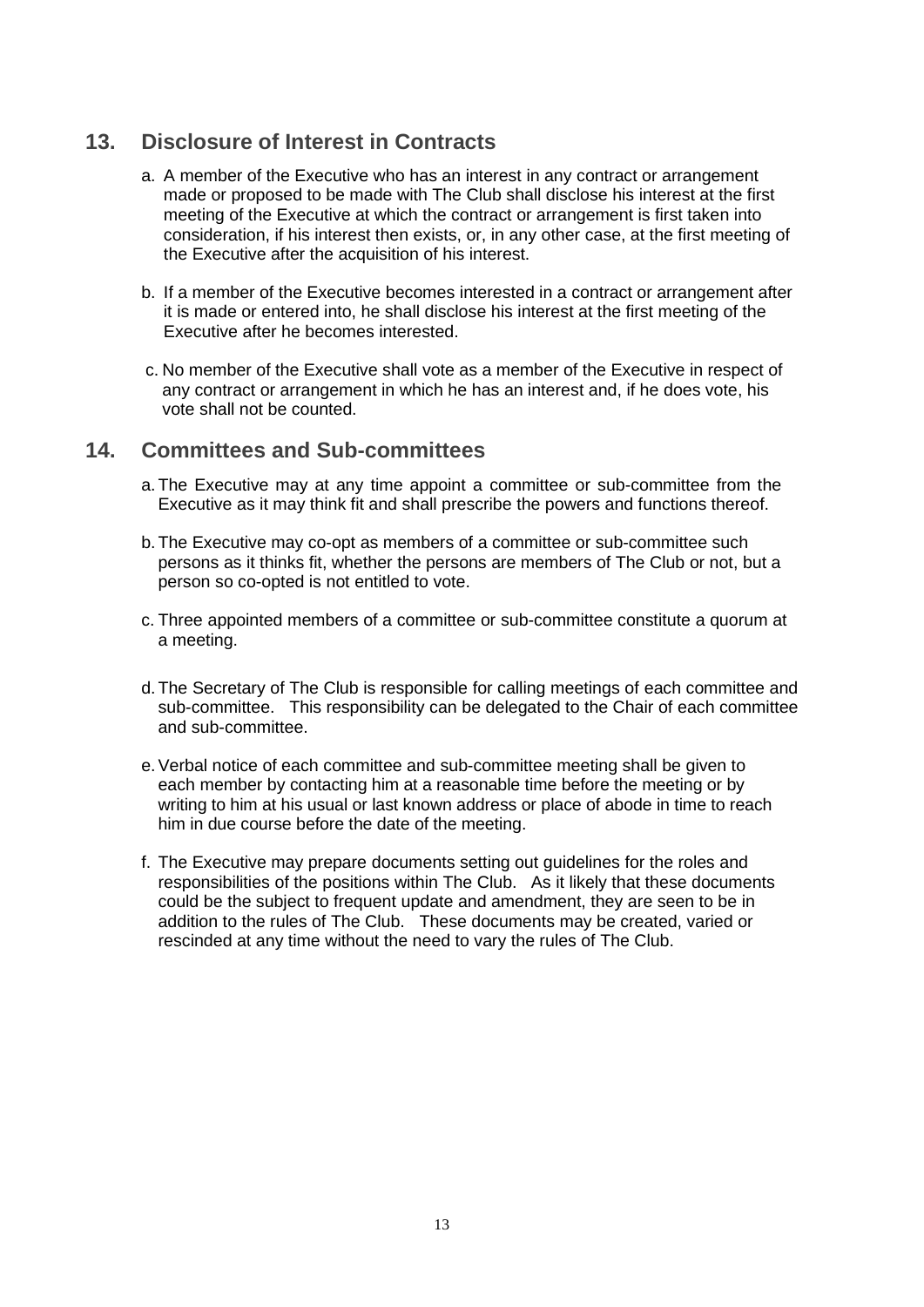# **15. Duties – Executive Committee and Competition Committees**

#### a. **President**

The President is the senior elected member of The Club and will preside at the Annual General Meeting, General Meetings, Executive Meetings and meet with associated organisations as required from time to time.

#### b. **Secretary**

- i. The Secretary shall be the administrative officer of The Club and in addition to any special duties imposed upon him by the Executive he shall keep proper books of The Club and shall be responsible for the official correspondence of The Club.
- ii. The Secretary will take the minutes at all general meetings and Executive meetings.
- iii. The Secretary shall be allowed a petty cash advance as and when required, the amount to be approved from time to time by the Executive.
- iv. The Secretary will maintain a register of Club members including appropriate contact details.
- v. Should the Secretary be a salaried officer, he would undertake the duties of Secretary/Treasurer.

#### c. **Treasurer**

- i. The Treasurer shall keep proper books of account including a cash book and ledger of The Club and shall produce the same together with bank pass books and financial institution records of The Club at all meetings of the Executive.
- ii. The Treasurer shall make the books of The Club available to the Auditor appointed by The Club not later than the end of the second week of October in each year and upon occasions whenever required so to do by the Executive committee or the Auditor.
- iii. The Treasurer shall issue receipts for all moneys received by him and shall keep a duplicate of every receipt.
- iv. The Treasurer shall bank all moneys received by him to the credit of The Club, at its bank or financial institution, and all moneys received upon trust shall be banked into a separate trust account.

#### d. **Competition Secretary**

- i. The Competition Secretary shall receive team selections from the selection committee from time to time.
- ii. The Competition Secretary shall advise players of their playing venue each week.
- iii. The Competition Secretary shall make necessary arrangements to obtain approval any players requiring clearance to a lower grade.
- iv. The Competition Secretary shall attend to such other duties as may be directed by the Executive.

#### e. **Assistant Secretary**

- i. The Assistant Secretary shall arrange umpires when The Club is required to provide same.
- ii. The Assistant Secretary shall attend to such other duties as may be directed by the Executive.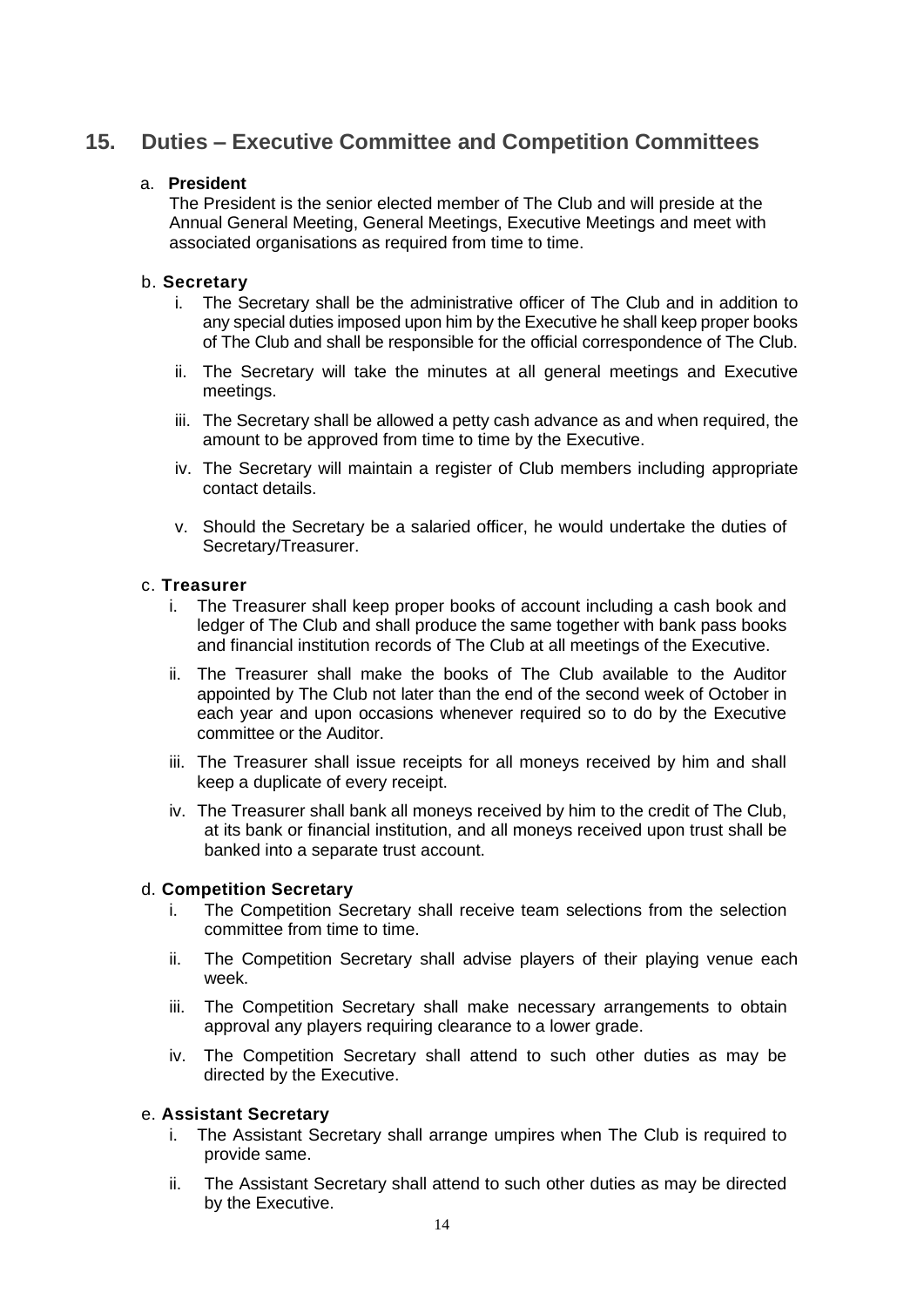#### f. **Treasurer and Assistant Treasurer**

- Each Treasurer and Assistant Treasurer shall collect any fees or levies or moneys payable by members to be a member of The Club. An interim receipt shall be issued and the fees or levies or moneys paid to the Treasurer without undue delay.
- ii. The Executive may establish separate accounts for each competition entered into by The Club. Should a separate account be established, the Competition Committee Treasurer shall provide the Executive with a monthly statement reflecting the state of any account. All accounts are to be included in the annual audit.
- iii. The Treasurer and Assistant Treasurer shall attend to such other duties as may be directed by the Executive.

## **16. Duties – Other**

#### a.**The Finance Committee**

- i. The Finance Committee shall consist of the Secretary, Treasurer and members elected at an Annual General Meeting.
- ii. The Finance Committee shall be responsible for the conducting of all lotteries, raffles, competitions and other fund-raising activities which have prior approval of the Executive.

#### b. **The Selection Committee**

- i. The Selection Committee shall be appointed by the Executive following the Annual General Meeting of The Club.
- ii. Upon appointment, the members of the committee shall select one of their members as chairman.
- iii. The chairman shall provide the Competition Secretary with the selected teams prior to matches in sufficient time to allow players to be informed. This time may vary if required by match schedules.

# **17. Accounts of Receipts, Expenditure and Records**

a.True accounts shall be kept

- i. of all sums of money received and expended by The Club and the manner in which the receipt or expenditure takes place; and,
- ii. of the property, credits and liabilities of The Club, and subject to any reasonable restrictions as to time and manner of inspecting them that may be imposed by The Club for the time being, these accounts shall be open to inspection by members of The Club as described in sub-rule d. of this rule.
- b. The Treasurer of The Club shall faithfully keep all general records, accounting books and records of receipts and expenditure connected with the operations and business of The Club in such form and manner as the Executive may direct.
- c. The accounts, books and records referred to in sub-rules (a) and (b) of this Rule shall be kept at The Club's office or at such other place as the Executive may decide.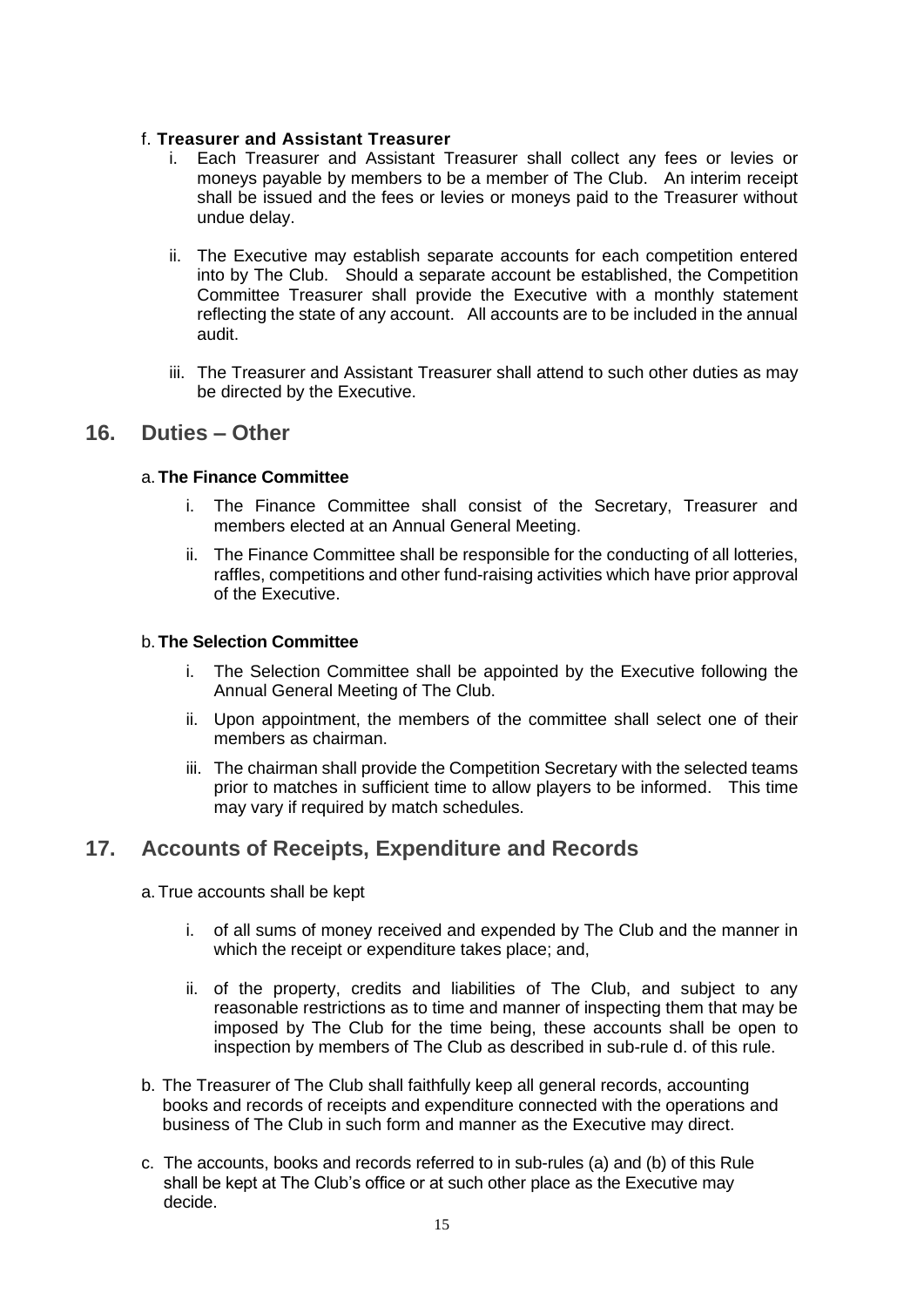- d. A member of The Club may inspect any books or documents of The Club by providing the Secretary of two weeks written notice of his request. This notice is to be countersigned by two members of The Club and is to include a reason for the request.
- e. Should the request not be met, the member may call a special general meeting under Rule 6d of these rules.

# **18. Banking and Finance**

- a. The Treasurer of The Club shall, on behalf of The Club, receive all moneys paid to The Club and forthwith after the receipt thereof issue an official receipt therefor.
- b. The Executive Committee shall cause to be opened with such financial institution as the Executive Committee selects an account in the name of The Club into which all moneys received shall be paid by the Treasurer as soon as possible after receipt thereof provided however that the Executive may continue to operate an account already opened in the name of The Club.
- c. The signatories of this account shall be the President, the Secretary and the Treasurer of The Club with any two of the three to operate the account. The Executive may delegate authority to members of Competition Committees to operate accounts.
- d. Should the Secretary be a salaried officer, a Club member appointed by the Executive shall be the third signatory with any two of the three to operate the account.
- e. The Executive may receive from The Club's financial institution for the time being the cheques drawn by The Club on any of its accounts and may release and indemnify the financial institution from and against all claims, actions, suits or demands that may be brought against the them arising directly or indirectly out of those cheques or the surrender thereof to The Club.
- f. Except with the authority of the Executive, no payment of a sum exceeding the amount of the petty cash advance shall be made from the funds of The Club other than by cheque drawn on The Club's account or by approved electronic transfer from The Club's account, but the Executive may provide the Treasurer with a sum to meet urgent expenditure, subject to the observance of such conditions in relation to the use and expenditure thereof as the Executive may impose. The limit of the petty cash advance is set by the Executive from time to time.
- g. No cheques shall be drawn on, or funds electronically transferred from, the Club's account except for payment of expenditure that has been authorised by the Executive.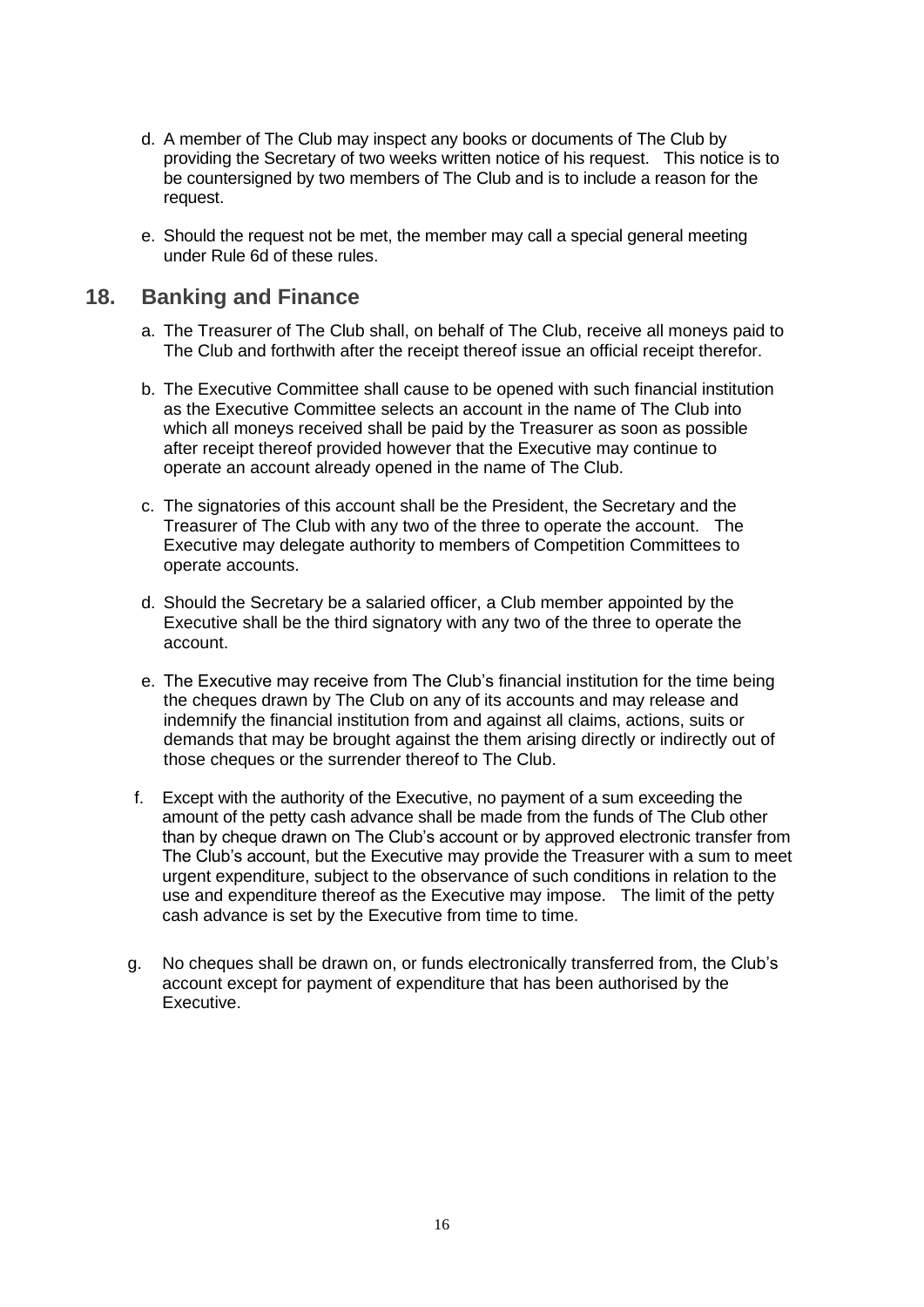# **19. Auditor**

- a. The Executive shall appoint an Auditor of The Club for the then current financial year of The Club.
- b. If a casual vacancy occurs in the office of Auditor during the course of the financial year of The Club, the Executive shall appoint a person as Auditor and the person so appointed shall hold office until the next succeeding Annual General Meeting.

# **20. Audit of Accounts**

- a. Once at least in a financial year of The Club, the accounts of The Club shall be examined by the Auditor.
- b. The Treasurer of The Club shall cause to be delivered to the Auditor a list of all the accounts, books and records of The Club.
- c. The Auditor has right of access to the accounts, books, records, vouchers and documents of The Club;
- d. The Auditor shall certify to the correctness of the accounts and his report shall be presented to the members present at the Annual General Meeting.
- e. In his report, and in certifying to the accounts, the Auditor shall state
	- whether he has obtained the information required by him;
	- whether, in his opinion, the accounts are properly drawn up as to exhibit a true and correct view of the financial position of The Club according to the information at his disposal and the explanations given to him and as shown by the books of The Club;

and

- whether the rules relating to the administration of the funds of The Club have been observed.
- f. He may require from servants of The Club such information and explanations as may be necessary for the performance of his duties as Auditor and may employ persons to assist him in investigating the accounts of The Club.
- g. He may, in relation to the accounts of The Club, examine any member of the Executive or any servant of The Club.

# **21. Financial Year**

The financial year of The Club is the period beginning on the first day of October in each year and ending on the thirtieth day of September next following.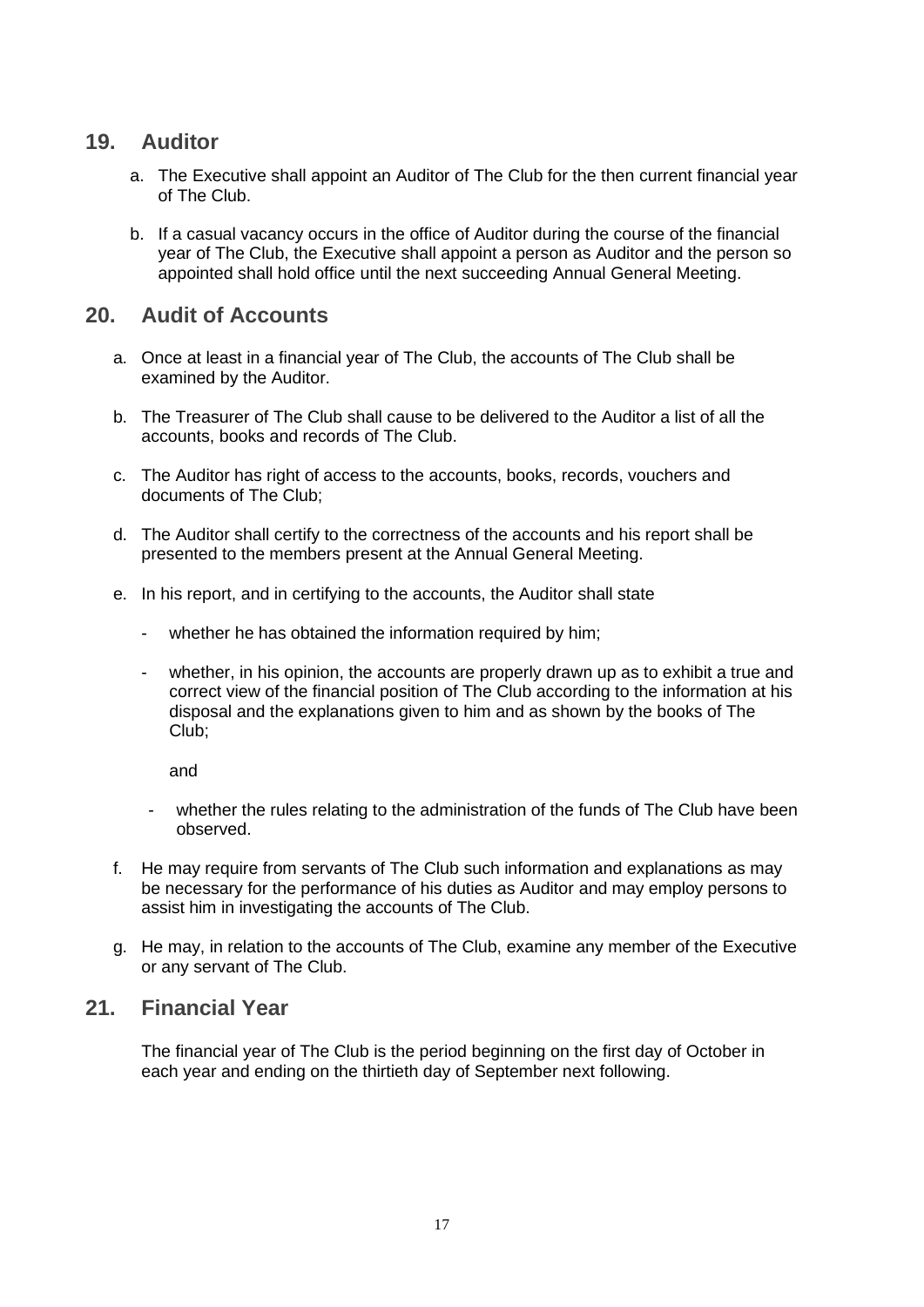# **22. Discipline**

- a. The Executive may cite or cause to appear before it any member, player or official of The Club against whom a complaint of misconduct or of any conduct detrimental to the welfare of field hockey or of The Club has been laid or who is charged with any breach of the constitution or of any by-law or regulation made thereunder or of non-compliance with any direction or decision of the appropriate authority and after inquiry may suspend, expel, fine or otherwise deal with any such player, member or official.
- b. The Executive may call upon any member within The Club to make proper inquiry or itself may inquire or cause to be inquired into any matter which in its opinion in any manner affects the control, welfare and/or interest of The Club.
- c. The Executive may take such disciplinary action as it thinks fit against any member or player or official found upon enquiry by the Executive to have been guilty of misconduct or conduct detrimental to the welfare, control and/or interest of The Club.
- d. Without prejudice to the generality of the foregoing, the Executive may expel, disqualify, fine or otherwise deal with any member found guilty of any misconduct or conduct detrimental to the control, welfare or interest of The Club or of any breach of this Constitution of any by-law or regulation made thereunder or of non-compliance with any direction issued under the authority of this Constitution or any by-law made thereunder.

# **23. Appeals**

- a. The expulsion, suspension or any fine imposed on any official, member or player pursuant to Rule 22 of these Rules does not take effect:
	- i. until the expiration of fourteen (14) days after the service on the official, member or player of a notice under sub-rule b. of this Rule; or
	- ii. if the official, member or player exercises the right of appeal under this Rule until the appeal is determined as under sub-rule e. of this Rule.
- b. Where the Executive expels, suspends or fines any official, member or player, the Public Officer of The Club shall, without undue delay, cause to be served on the official, member or player a notice in writing –
	- i. stating the Executive's decision;
	- ii. specifying the grounds for the decision; and
	- iii. that, within fourteen (14) days after the service of the notice an appeal against the decision of the Executive may be made as provided for in this Rule.
- c. Any official, member or player on whom a notice under sub-rule b. of this Rule is served may appeal to a Special General Meeting by delivering or sending by post to the Public Officer of The Club, within fourteen (14) days after the service of that notice, a requisition in writing demanding the convening of such a meeting for the purpose of hearing such an appeal.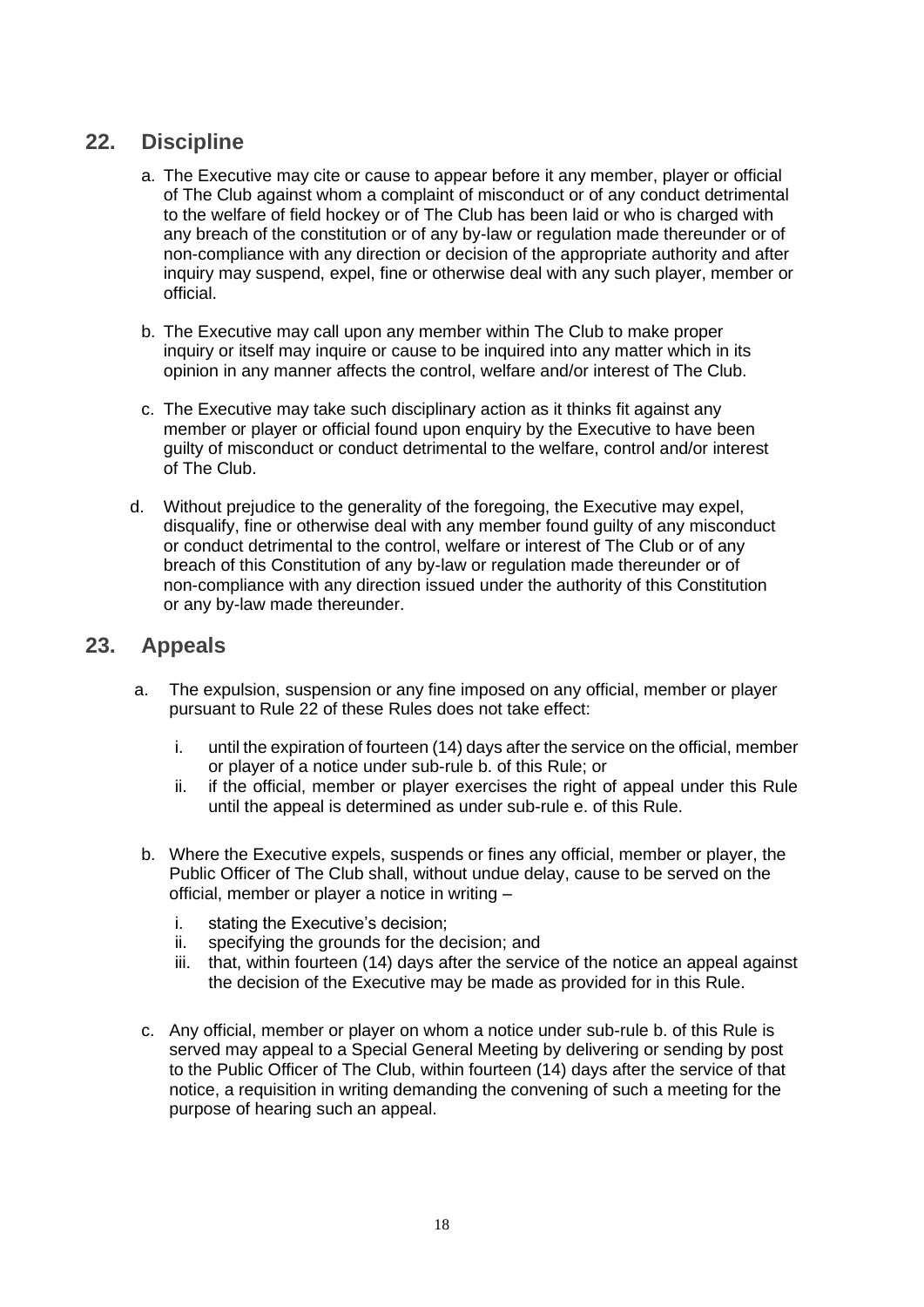- d. Upon receipt of a requisition under sub-rule c. of this Rule, the Public Officer shall forthwith notify the Executive of its receipt and the Executive shall thereupon cause a Special General Meeting to be held within twenty-one (21) days after the date on which the requisition is received by the Public Officer.
- e. At a Special General Meeting convened for the purpose of this Rule
	- i. no business other than the appeal shall be transacted;
	- ii. the Executive may place before the meeting details of and reasons for the Executive's decision;
	- iii. the appellant shall be given the opportunity to be heard; and
	- iv. the members present shall vote by secret ballot on the question whether the appeal should be upheld or dismissed.
- f. The decision of the majority vote at the Special General Meeting is final and binding.

## **24. Alteration of the Rules**

- a. The Rules may be amended by resolution passed by a seventy-five percent majority of financial members voting in general meeting.
- b. Notice of the proposed amendment shall be included in the notice calling the general meeting.
- c. An amendment to the objects, purposes and rules of The Club shall not be effective until approved by the Registrar-General.

# **25. Common Seal of The Club**

- a. The Common Seal of The Club shall be in the form of a stamp inscribed with the name of The Club, encircling the emblem of The Club and containing the word "SEAL".
- b. The Common Seal of The Club shall not be affixed to any instrument except by authority of the Executive and the affixing thereof shall be attested by the signatures or initials either of the President and one other member of the Executive or the Public Officer and one member of the Executive or such other person as the Executive may appoint for that purpose, and the attestation is sufficient for all purposes that the Seal was affixed by authority of the Executive.
- c. The Common Seal shall remain in the custody of the Public Officer.
- d. Only one copy of the Common Seal shall exist. Should, by fair wear and tear, the Common Seal require replacement, the Public Officer will arrange for an identical replacement to be made. He shall then present the destroyed original seal to the Executive for disposal.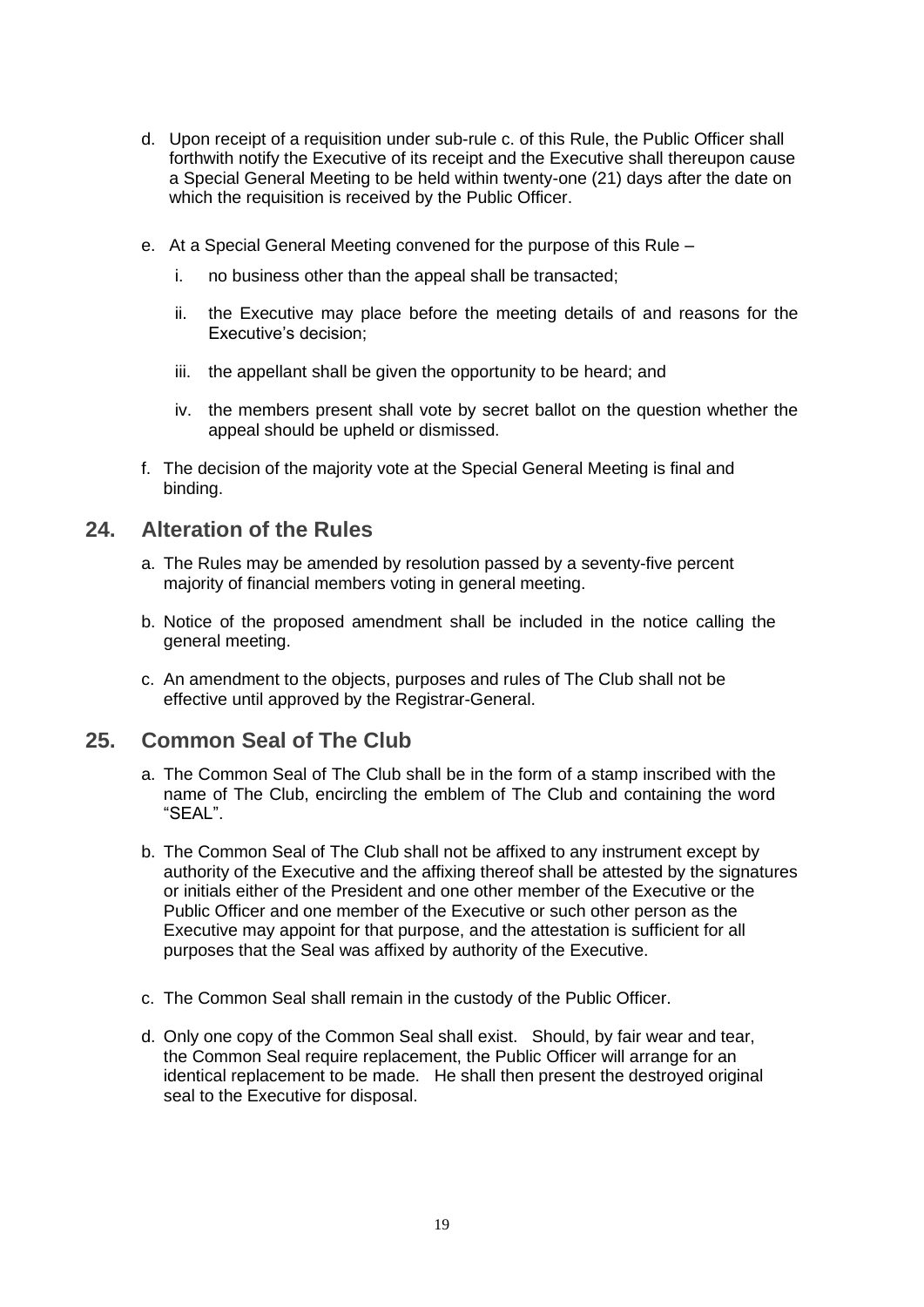# **26. Public Officer**

a. The Executive of The Club shall, within fourteen (14) days after the incorporation of The Club, appoint a person resident in the Australian Capital Territory to be the Public Officer of The Club and, if the office at any time becomes vacant, appoint a person resident in the Australian Capital Territory to fill the vacancy.

- b. The Public Officer of The Club shall, within fourteen (14) days after the appointment, give notice in writing to the Registrar-General of his appointment and of his full name, occupation and address.
- c. If the Public Officer changes his address he shall, within fourteen (14) days after the change, give notice in writing to the Registrar-General of the change.
- d.The Public Officer of The Club shall, within one (1) month after an alteration of:
	- i. the objects or purposes of The Club;
	- ii. the Rules of The Club;
	- iii. any trust relating to The Club file with the Registrar-General notice of the alteration, a copy of any instrument evidencing the alteration and a statutory declaration made by the Public Officer declaring that copy is a true copy of the instrument of which it purports to be a copy and in the case of the alteration of the objects, purposes or Rules of The Club, that the alternative is authorised, and was made in the manner provided by the Rules of The Club.
- e.The Public Officer of The Club shall within one month after the preparation of the annual account prepared in accordance with Rule 18 of the Rules of The Club, file with the Registrar-General a copy of the accounts certified to be correct by the person who audited the financial affairs of The Club.

# **27. Honorary Life Membership**

- a. Nominations for Life Membership shall be lodged with the Executive no later than the thirtieth day of September in each year and shall be considered at the following Annual General Meeting. Nominations for Life Membership may be submitted each year, regardless of previous nomination.
- b. All nominations must be in writing, giving the full qualifications of the nominee. Each nomination must be signed by the mover and seconder of the nomination and endorsed by the nominee as to his willingness to accept nomination. This acceptance may be on the nomination form.
- c. The Executive must furnish a report on the correctness or otherwise of the credentials submitted.
- d. The Executive will present any nomination(s) that they consider worthy of Life Membership, with a maximum of two (2) per year.
- e. Each nomination for Life Membership shall be dealt with individually and, if more than one nomination has been presented to the Annual General Meeting, in alphabetical order by surname.
- f. A member nominated for elevation to Life Membership shall be deemed to be a Life